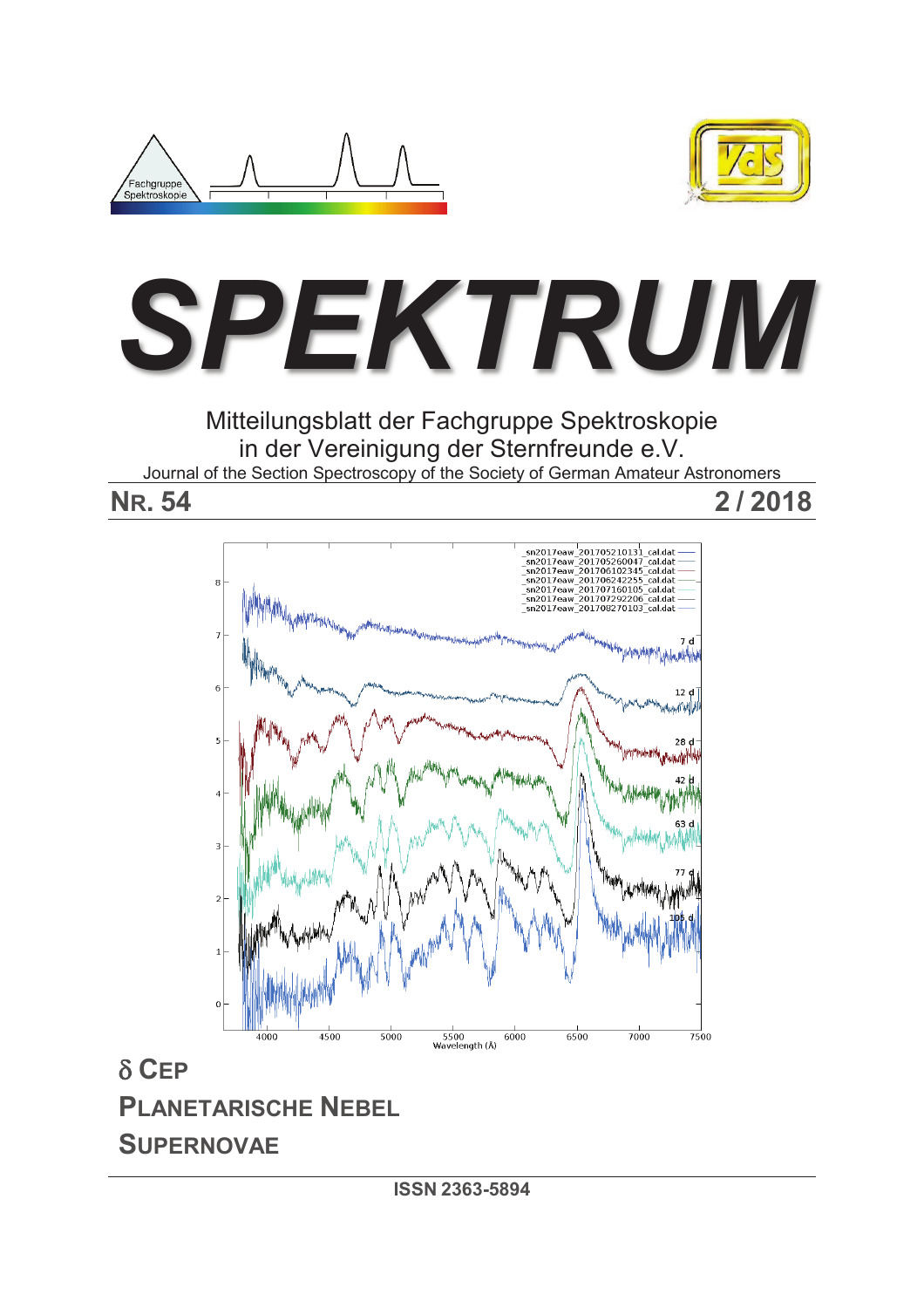**Spektrum – Mitteilungsblatt der Fachgruppe Spektroskopie in der Vereinigung der Sternfreunde** wird herausgegeben von der Fachgruppe Spektroskopie in der Vereinigung der Sternfreunde e.V. Es erscheint halbjährlich als PDF-Ausgabe oder auf Wunsch als Druckversion. Das Journal dient dem überregionalem als auch dem internationalen Erfahrungsaustausch auf dem Gebiet der Astrospektroskopie besonders für Amateure. Dazu können Beiträge in Deutsch oder English publiziert werden. Senden Sie Ihre Beiträge, Auswertungen, Erfahrungen und Kritiken an **Spektrum** zur Veröffentlichung ein, damit andere Spektroskopiefreunde an Ihren Erkenntnissen teilhaben und davon lernen können.

**Spektrum – Mitteilungsblatt der Fachgruppe Spektroskopie in der Vereinigung der Sternfreunde** is issued twice a year by Fachgruppe Spektroskopie of Vereinigung der Sternfreunde e.V. (spectroscopy section of the German amateur astronomical society). The journal is published as a PDF or as a printed version on special request. The aim of the journal is to be a national and international communication especially for amateurs, on topics related to astronomical spectroscopy. Contributions are welcome in German or English. Please send your papers, results, experiences and reviews to **Spektrum** for publication. The community can then benefit from your experience.

Registriert bei der Deutschen Nationalbibliothek / Registered at Deutsche Nationalbibliothek: DNB 1013413024 ISSN 2363-5894

| Die Fachgruppe Spektroskopie im Internet:          | spektroskopie.fg-vds.de |
|----------------------------------------------------|-------------------------|
| Die Vereinigung der Sternfreunde e.V. im Internet: | www.vds-astro.de        |

#### **Kontaktadresse (Redaktion, Bestellung gedruckter Ausgaben, Einsendung von Manuskripten)**

Dr. Thomas Hunger Weinbergstraße 12 D-01129 Dresden thunger03@web.de

#### *Hinweise für Autoren:*

Nur durch Ihre Artikel wird Spektrum gefüllt. Die Redaktion behält sich vor, in Rücksprache mit den Autoren Beiträge zu kürzen, anzupassen oder zu ändern. Für die Inhalte der Artikel ist aber allein der Autor verantwortlich. Mit der Einreichung eines Beitrages erklärt der/die Autor(en) die Bereitschaft zur Publikation auch im Journal für Astronomie der VdS e.V.

Reichen sie Ihren Beitrag bitte elektronisch unter Berücksichtigung folgender Regeln ein:

Form des Textes: Senden sie vorzugsweise als unformatierten ASCII-Text. Tabellen mit Tabulatoren getrennt. Ein zusätzliches PDF des formatierten Gesamttextes ist anzuraten.

Aufbau der Artikel: Die Artikel benötigen einen Titel, eine vollständige Adressangabe des Autors / der Autoren, eine Kurzzusammenfassung, den klar gegliederten Artikel mit Einleitung und Zusammenfassung sowie eine vollständige Literaturangabe.

Abbildungen: Bitte getrennt vom Text senden. Empfehlenswert sind hochauflösende JPG, PNG und TIFF. *Hints for authors:* 

Your article will be edited to fit the style of Spektrum. The editor is responsible for editing the article in close collaboration with the author. The author is in charge of the content in all cases, however. The author(s) give(s) the permission for a further publication of the contribution in the journal of the VdS e.V. (Journal für Astronomie) right with its transfer to the editor of Spektrum. Please send your contribution via electronic mail considering the following rules:

Text: Prepare it as unformatted text (preferably ASCII). Tables: columns separated by tabs. A PDF printout of the whole document is highly recommended.

Article structure: Each article should include a title, an address line of the author(s), an abstract, a clear text body with introduction and conclusion and complete references.

Figures: Please send them separate from text. High resolution JPG, PNG or TIFF files are recommended.

Beiträge sind urheberrechtlich geschützt. Alle Rechte sind vorbehalten. Beiträge in dieser Ausgabe dürfen nicht ohne Genehmigung der Redaktion bzw. des Sprechers der Fachgruppe Spektroskopie in der VdS e.V. nachgedruckt, kopiert oder anderweitig weiterverwendet werden. Autorenbeiträge, die als solche gekennzeichnet sind, stellen nicht in jedem Falle die Meinung des Herausgebers oder der Redaktion dar.

Umschlagfoto: Die zeitliche Entwicklung der Supernova 2017eaw dokumentierte Gregor Krannich anhand von Spektren. Näheres dazu findet sich im Heft.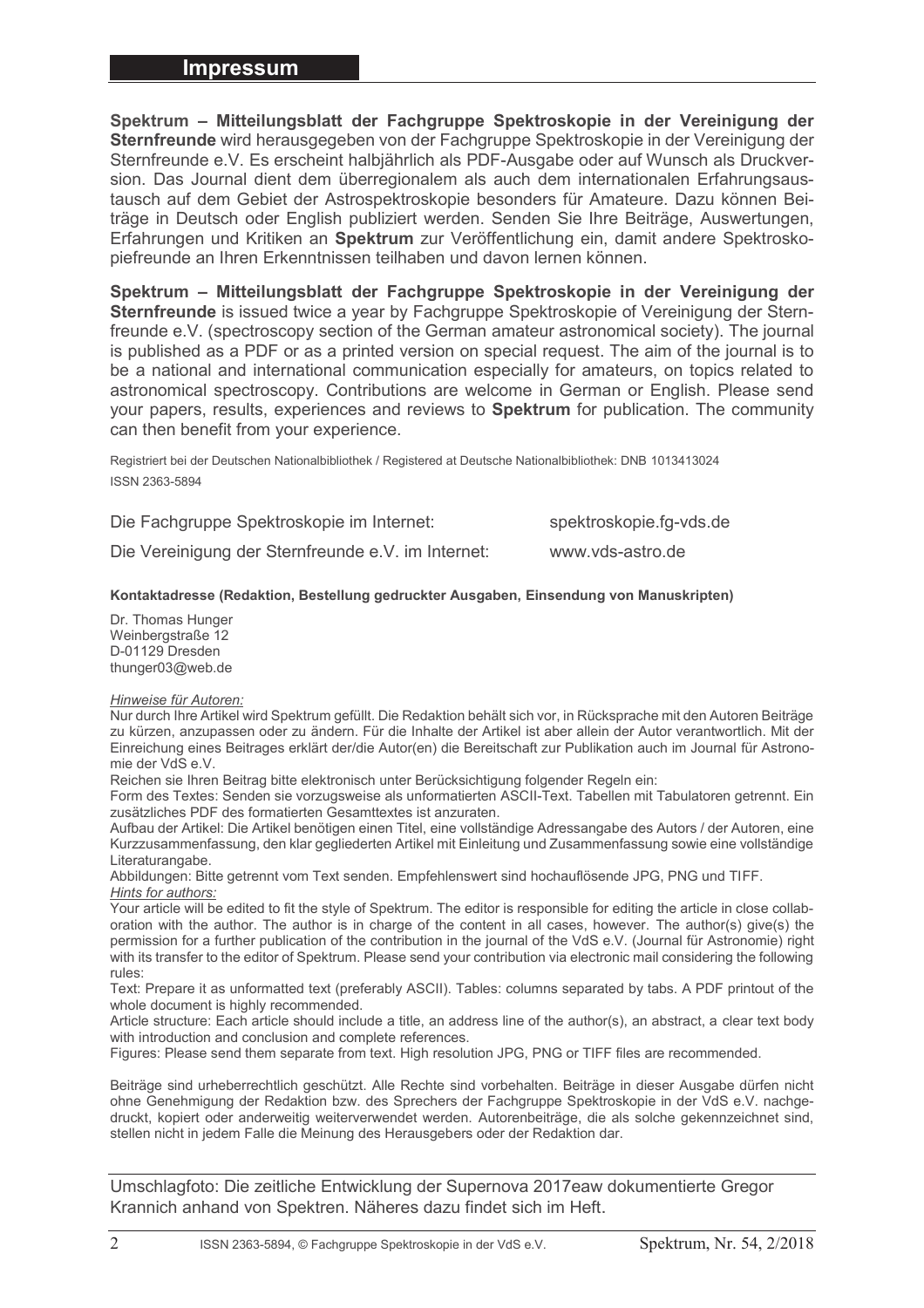# **Inhaltsverzeichnis / Content**

| Olivier Garde:                                                                      |    |
|-------------------------------------------------------------------------------------|----|
| Planetary Nebulae Confirmation in Spectroscopy                                      | 4  |
| Gregor Krannich:                                                                    |    |
| Die Supernova 2017eaw                                                               | 8  |
| Jan Sundermann, Harald Hake und Ralf Crumfinger:                                    |    |
| Die Skalierung von Spektren                                                         | 13 |
| Josefine Liebisch:                                                                  |    |
| Fotometrische und spektroskopische Langzeitbeobachtung des Pulsationsveränderlichen |    |
| $\delta$ Cephei                                                                     | 16 |
| U. Thomas Hunger:                                                                   |    |
| ASpekt 18 - Jahrestagung in Frankfurt/Main, 5.-7. Juni 2018                         | 20 |
| Ulrich Waldschläger und Thomas Hunger.                                              |    |
| Rücktritt des Sprechers / Neuwahl (nur Mitglieder/ members only)                    | 26 |
| Termine                                                                             | 27 |
| Mitgliederverzeichnis (nur Mitglieder) / Register of members (members only)         | 28 |
|                                                                                     |    |

# **Editorial**

Liebe Leser des Spektrums, liebe Fachgruppenmitglieder,

eine spannende Lektüre über verschiedene spektroskopische Aktivitäten erwartet Sie im Heft. So berichtet Olivier Garde zur erfolgreichen Klassifizierung von potentiellen Planetarischen Nebeln durch Amateure, Gregor Krannich hat sich der Supernovabeobachtung verschrieben.

In unserem Kreis wird seit langem über gemeinsame Aktivitäten mit den Veränderlichenbeobachtern, d.h. die gegenseitige Ergänzung von Photometrie und Spektroskopie, diskutiert. Die Jugend macht es einfach: Josefine Liebisch berichtet zu ihrem Projekt der kombinierten photound spektrometrische Beobachtung von  $\delta$  Cep. Als langjähriger Beobachter der Spektroskopieszene selbst kann ich immer wieder über den beachtlichen Fortschritt staunen!

Im Jahresverlauf gab es aber auch Wermutstropfen: ein besonders bitterer für unsere Gruppe war die Rücktrittsankündigung unseres Sprechers Rainer Borchmann, der über die letzten Jahre die Aktivitäten im Hintergrund und die Jahreskonferenz im Vordergrund mit großem persönlichem Einsatze gemanagt hat. Rainer, ganz, ganz herzlichen Dank dafür!

Mit sternfreundlichen Grüßen, Ihr Thomas Hunger

Dear readers of Spektrum, Dear members of the section group,

An exciting reading on various spectroscopic activities awaits you in the issue. Olivier Garde reports on the successful classification of potential planetary nebulae by amateurs, Gregor Krannich is dedicated to supernova observation.

In our group there has long been discussion on common activities with the variable star observers, i.e. the complementarity of photometry and spectroscopy. The youngsters simply do it: Josefine Liebisch reports on the combined photo- and spectrometric observation of  $\delta$  Cep. As a longtime observer of the spectroscopy scene itself, I am always amazed about the considerable progress over the years!

During the course of the year, there were also downers: a particularly bitter one was the resignation announcement of our spokesman Rainer Borchmann, who – over the last few years – has managed the activities in the background and the annual conference in the foreground with a large personal mission. Rainer, thank you very much!

Clear skies. Yours Thomas Hunger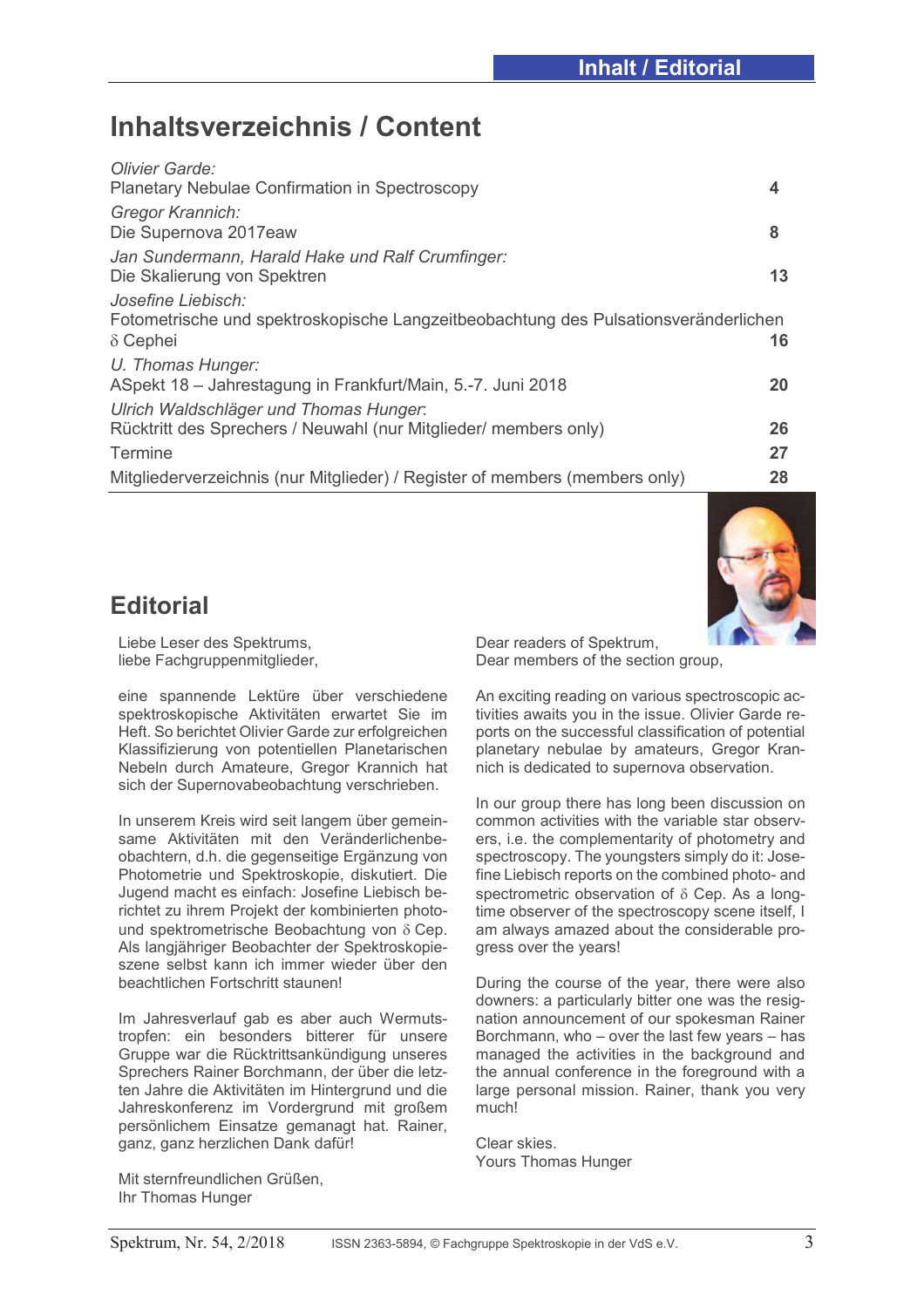# **Planetary Nebulae Confirmation in Spectroscopy**

### **Olivier Garde**

Observatoire de la Tourbière, 38690 Châbons, France, E-mail: o.garde@free.fr

#### **Abstract**

Uncategorized objects at the sky are regularly discovered by amateur astronomers from their own images or from professional images. Like the DSH list, thanks to the initiative of Agnès Acker and Pascal Le Dû, a list of planetary nebulae candidates is maintained in France and regularly published in the SAF magazine and then in VizieR. Recently, amateur astronomers specializing in spectroscopy have managed to observe the spectra of some of these candidates to confirm their nature.

#### **Zusammenfassung**

Bisher unkategorisierte Himmelsobjekte werden regelmäßig von Amateurastronomen anhand eigener Aufnahmen oder in professionellen Bildern entdeckt. Eine Liste von Kandidaten möglicher Planetarischer Nebel wird dank der Initiative von Agnès Acker und Pascal Le Dû ähnlich der DSH-Liste in Frankreich geführt und regelmäßig im SAF-Magazin und dann in VizieR veröffentlicht. Kürzlich gelang es Amateurastronomen, die sich auf Spektroskopie spezialisiert hatten, die Spektren einiger dieser Kandidaten zu beobachten, um ihre Natur zu bestätigen.

*Received: 2018-05-05, Revised: 2018-09-06, Accepted: 2018-10-15*

#### **1. Introduction**

For several years, amateur astronomers have been discovering probable Planetary Nebula (PN) candidates thanks to their own images or by scrutinizing professional surveys available on the Web. The catalogues of these likely candidates are available on Vizier database of University of Strasbourg, ref. 1.

To confirm the nature of a candidate, it is necessary to acquire its spectrum and highlight its characteristic spectral signature, the lines [OIII] 4959-5007 and Hα must be in emission. Other parameters are considered such as the ratio of the two lines [OIII] 4959 and [OIII] 5007. Some other lines can also be in emission (Hβ, [OI], HeI, HeII, [SII], [NII]).



**Fig. 1:** A typical planetary nebula spectrum obtained with a LISA spectrograph.

The Lisa and Alpy spectrographs of Shelyak [2] are particularly well suited for this work. Depending on the setup used, it will be necessary to use a rather large slit (35 to 50 μm) to increase the flux entering the spectrograph, but one can try with the classical 23 µm slit if the focal length of the optics is small. The resolution will be lower but the goal here is to show the spectral signature of this kind of object. A typical spectrum of a PN is shown in fig. 1.



**Fig. 2:** Example of overlaying the autoguiding sensor field with the DSS image in Aladin.

### **2. Methodology**

Once determined a target candidate, one need a field chart made with free software available online such as Aladin database, ref. 3. After entering the coordinates of the target in Aladin one can see the chart of the target whose magnitude is usually very faint (magnitude generally larger than 16 mag). The image of the autoguiding sensor field can be overlaid on the image produced by Aladin, see fig. 2.

It is not uncommon that the target does not stand out on the autoguiding sensor because of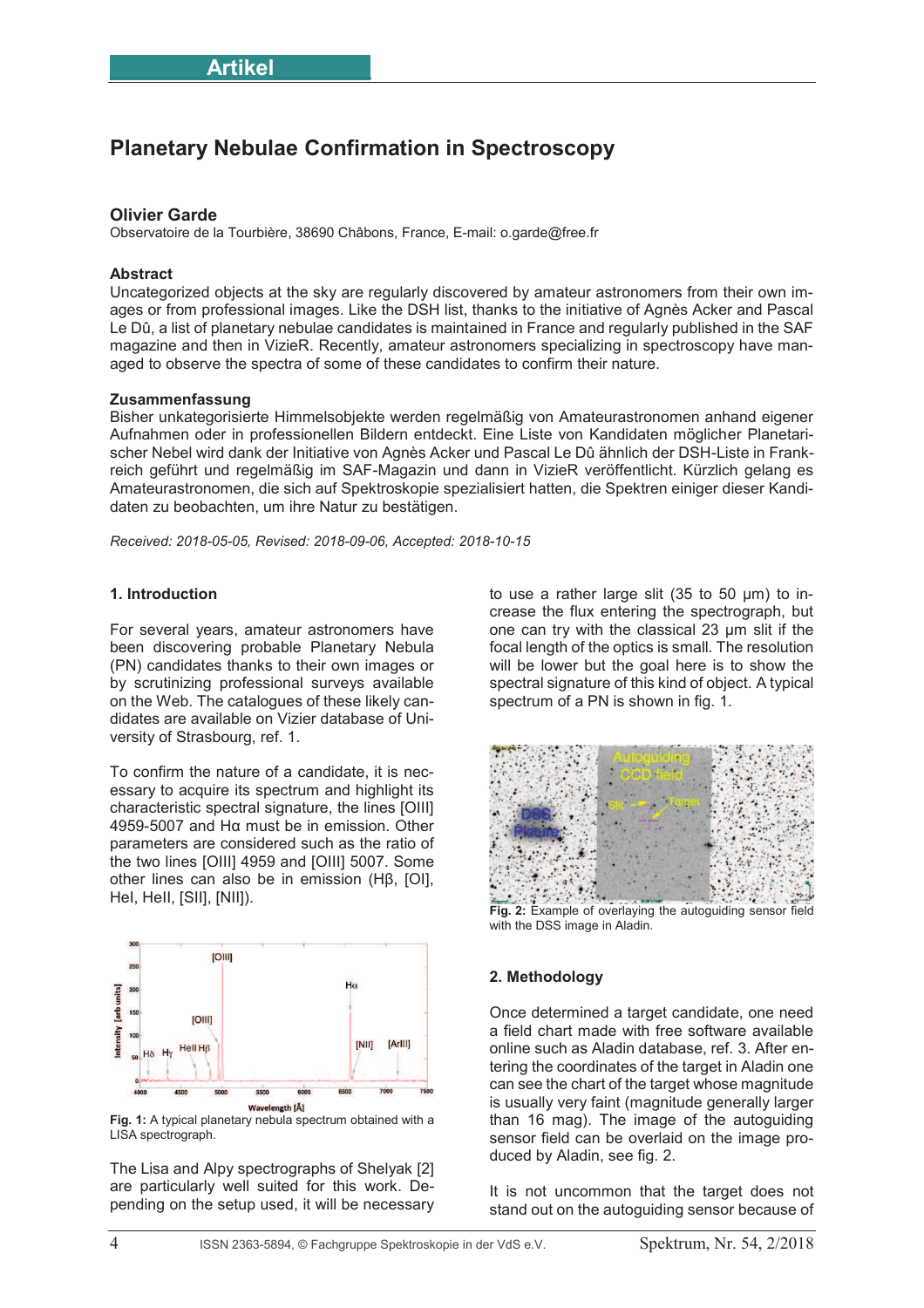the weak source of light. We will position the slit of the spectrograph depending on the surrounding stars. Save an image of the autoguiding sensor field on your PC to attach it to the future observation report of this target. The autoguiding

will be done on a bright star close to the target while you check that the slit is on the target. Once centered, we start the autoguiding then we go to the acquisitions of the spectra.



**Fig. 3:** Example of a raw spectrum as it appears on the PC screen during acquisitions by finely tuning the display thresholds.

- (1) Produce a first image with a unit exposure time of 600 to 1200 s. If there is no apparent signal drop this target. This phase is delicate: an adjustment of the thresholds is sometimes necessary to try to perceive the signal. If nebular lines appear, acquisition can continue. Fig. 3 shows the appearance of a raw single spectrum of a rather punctual PN candidate.
- (2) Take *n* object exposures of 900 s. The number *n* depends on the appearance of the unit spectrum and can vary from 3 to 12 depending on the targets. The goal is to increase the signal to noise ratio to highlight the main emission lines.
- (3) Take a spectrum of a calibration lamp (Neon) without modifying the position of the spectrograph or the telescope.
- (4) To perfectly calibrate the spectrum, it is necessary to take the spectrum of a reference star (spectral class A or B) close to the target and preferably at the same height in the sky. For that one can use the Excel spreadsheet offered by François Teyssier, see ref. 4. Pointing the reference star take a series of 7 to 9 spectra whose exposure times depends on the magnitude of the star (e.g. between 2 and 5 s).
- (5) Take a spectrum of the calibration lamp (Neon) without modifying the position of the spectrograph and/or the telescope.
- (6) Switch to the next target. Note that each spectrum is made exactly at the same x and y coordinates of the slit which allows for better accuracy during processing.
- (7) At the end of the acquisitions a series of 21 to 33 flat images using a tungsten lamp is done.

## **3. Spectrum processing and analysis**

The spectral processing will be carried out with ISIS [5] which makes it possible to choose the right treatment zone of the spectrum. The reference star is first processed to calculate the effects of instrumental and atmospheric response at the time of observation. Once the processing is done the resulting spectrum is compared to a generic spectrum of a star of the same type in the ISIS database. The resulting Planck profile is used further on.



**Fig. 4:** The example above shows the result with a A2V star (HD162579). The red curve is the reference curve of the ISIS database and the blue curve of the star obtained with the spectrograph. The two curves must be superimposed. (Observers: Olivier Garde, Pascal Le Dû, Thierry Lemoult, Observatoire de St Veran).

Now, the target is processed. The job is selecting the area of interest within the image, from which the final spectrum of the object will be calculated. Two areas containing only the sky background need to be identified to be subtracted from the area of interest containing the object's signal. The goal here is to eliminate all lines of light, interstellar pollution as well as the Earth's atmosphere or even another nebula that could be in the same line of sight as the PN.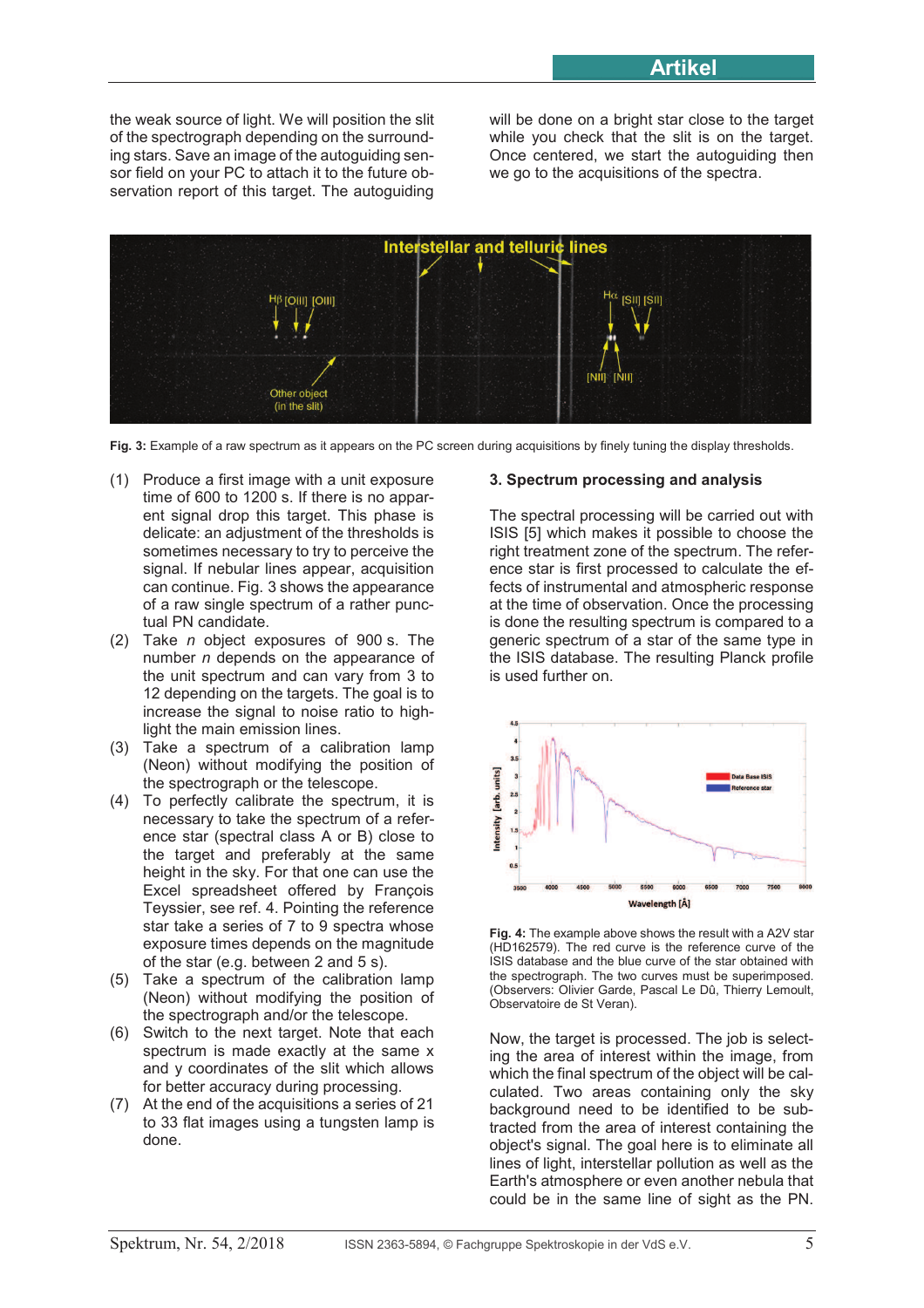# **\_\_\_\_\_\_\_\_Artikel\_\_\_\_\_\_\_\_**

Only the signal related to the object must be considered. This work is relatively easy in the case of a star shaped PN. It becomes harder for a diffuse PN because the different zones to be determined are difficult to be identify. Often, several tests are necessary.



**Fig. 5:** Example spectrum of a PN under investigation together with background signal. The blue zone contains the object spectrum (emission lines! at the red dashed line). The green boxes determine the areas used for background subtraction.

The example in fig. 5 shows the treatment performed on a star shaped PN candidate, so it appears relatively "easy". The zone delimited in blue lines contains the area of the PN spectrum that will be treated further on. The height is adjusted to contain the entire signal of the PN. It is recommended (Do not hesitate!) to push the thresholds of the histogram for visualization. It is in this zone that the spectrum is calculated (by adding the pixels of each column of the zone).

The two green areas are selected at the top and bottom of the spectrum. They do not have star spectra that could disturb the measurement in the area of interest. These sky-background areas are positioned closest to the area of the PN spectrum. Once the treatment is done, we finally obtain a spectrum that can look like this in fig. 6.

We will try to analyze the spectra obtained to determine if it is indeed a Planetary Nebula or another object such as a proto-star, a nova, a galaxy or other object that does not have the spectral signature of a planetary nebula. The example given in fig. 7 is indeed a Seyfert galaxy not yet listed in databases. The spectrum of Pre24 shows nebular lines which are strongly shifted into the red. We can calculate its redshift *z* to be in this case *z* = 0.014 meaning a velocity of more than 4,300 km/s. We can therefore exclude this candidate clearly as not being a PN.



**Fig. 6:** Example of the KN 66 candidate: one can easily recognize the various nebular lines. T1000, C2PU-Lisa-Atik414EX, 3x900 s, O. Garde, P. Le Dû, P. Dubriel, A. Lopez, 2017-09-20, 19h51m.



**Fig. 7:** Pre24 spectrum showing nebular lines with strong red-shift with  $z = 0.014$ . T1000 C2PU, Lisa, Atik414EX. 4x900 s, O. Garde, P. Le Dû, P. Dubreuil, A. Lopez, 2017- 09-21, 01h16m.

#### **4. Publication of Results and Summary**

The collection of spectral data is done by Pascal Le Dû who gathers the various spectra obtained to send them to Quentin Parker and his team of the University of Hong Kong who maintains the HASH planetary nebulae database, ref. 6. A report template can be downloaded from ref. 7.